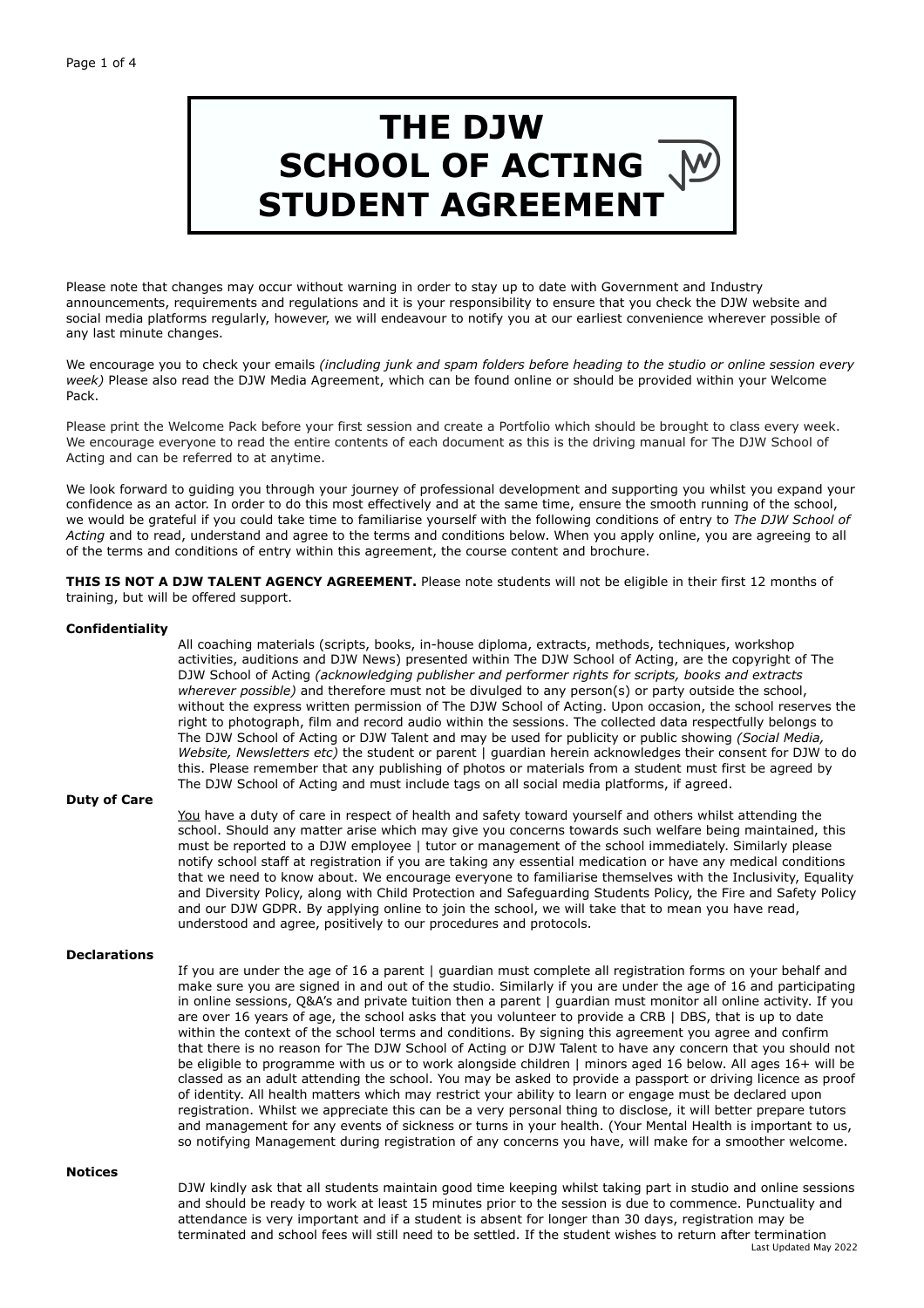# **THE DJW SCHOOL OF ACTING STUDENT AGREEMENT**

then a re-registration will need to be actioned, along with a re-registration fee and any outstanding fees due. Upon registration, you agree that you understand your membership commitment to your training and that fees can be paid through one of the three payment options and should be settled on time. (*please visit the website or ask head office for more details)* Please note, we only accept post, emails and phone calls as a way of communicating absences, complaints or concerns and DJW will not be able to monitor or accept messages from multiple social media or text messaging platforms. If you need to speak with a member of the team for any reason:

[emma@thedjwschool.com](mailto:emma@thedjwschool.com) (Payments, absences, registrations, concerns, welfare) [info@thedjwschool.com](mailto:info@thedjwschool.com) (questions, queries, programming, workshops, homework)

Please always check the your emails and website before class to see if there have been any last minute changes.

### **Protocols**

 Attendees shall conduct themselves professionally at all times and shall endeavour by all reasonable means, to ensure The DJW School of Acting and DJW staff are not brought into any disrepute. All students attending workshops agree to also try to learn monologues, duologues, scenes and scripts by the times set by a DJW tutor. Failing to be off script or if you are not 'performance ready' means you may not be eligible to perform. The dress code of the school should be comfortable with options to wear DJW uniform giving due consideration to maintaining unrestricted movement during coaching sessions. Personal visitors to the school are not permitted. All electronic devices must be switched off or placed in silent mode during coaching to minimise disruption to the class and to safeguard other students within the group. The consumption of drugs and alcohol is strictly forbidden within the school and you must not come into the studio whilst under the influence of such intoxicants or consume during sessions (including breaks). Any personal belongings brought to the school by a student remain the responsibility of the student and the school cannot accept any liability, for loss or damage to property brought into the school. The student shall ensure that the building fabric of the school and any of the schools property, is properly cared for whilst under their charge. Students will always be asked at the start of every session to share news and will be asked if they have any questions or concerns at the end. This is to allow everyone the opportunity to express themselves and to clear up any confusion they might have experienced in class so they can leave the studio confidently and with sharp, clear knowledge. All students are asked to focus on the brief set out within the workshop and to approach all workshops with a willingness to learn, try and share. Whilst we welcome opinions and views from everyone, we must remain respectful and mindful of other people in the room. If a students behaviour creates controversy, anxiety in other students or tutors, or causes disrespect purposefully, then the student will be marked as 'disrupting the class and this agreement may be terminated. We want to give everyone a platform to express their thoughts and ideas, but we have to keep a watchful eye and a listening ear wide open to ensure all students are expressing themselves positively and without intent on disrespect or purposefully targeting someone in the room.

## **Online | Home Study**

By agreeing to the terms and conditions within this document, you accept that all online private tuition or group sessions are not to be recorded *(footage, photo and audio)* and must not be shared on any social media or to any party outside of DJW. If a student is found to be doing this, it may lead to a termination of membership and registration, along with future sessions being cancelled with no refund. If a tutor is found to be doing this, it may lead to termination of employment. The information provided during sessions are strictly between the tutor, students and parents.

 It is the responsibility of all members to ensure a strong internet connection, and any missed sessions can not be refunded.

 Students and tutors must attend sessions in a neutral setting and be dressed appropriately, with minimal noise disruption. For students under 16 years of age, we advise parental consent and session monitoring will be needed. Sessions include private tuition, weekly classes and Q&A workshops etc. *(failure to adhere to these conditions may result in you being asked to leave the session)*

### **Online Safeguarding**

 All parents of students under the age of 16 must agree to monitor their online activity with DJW tutors. Under no circumstances must a tutor at DJW contact a student under the age of 16 unless it is directly inclusive on the modules, work set, along with respect of supporting the wellbeing and progression of the student. Parents must also be aware of any communications taking place outside of normal teaching hours.

Under no circumstances must a tutor include personal information, images or footage which is not within the content of the work set by DJW and must not request any information from a student which holds no relevance to the work set by DJW.